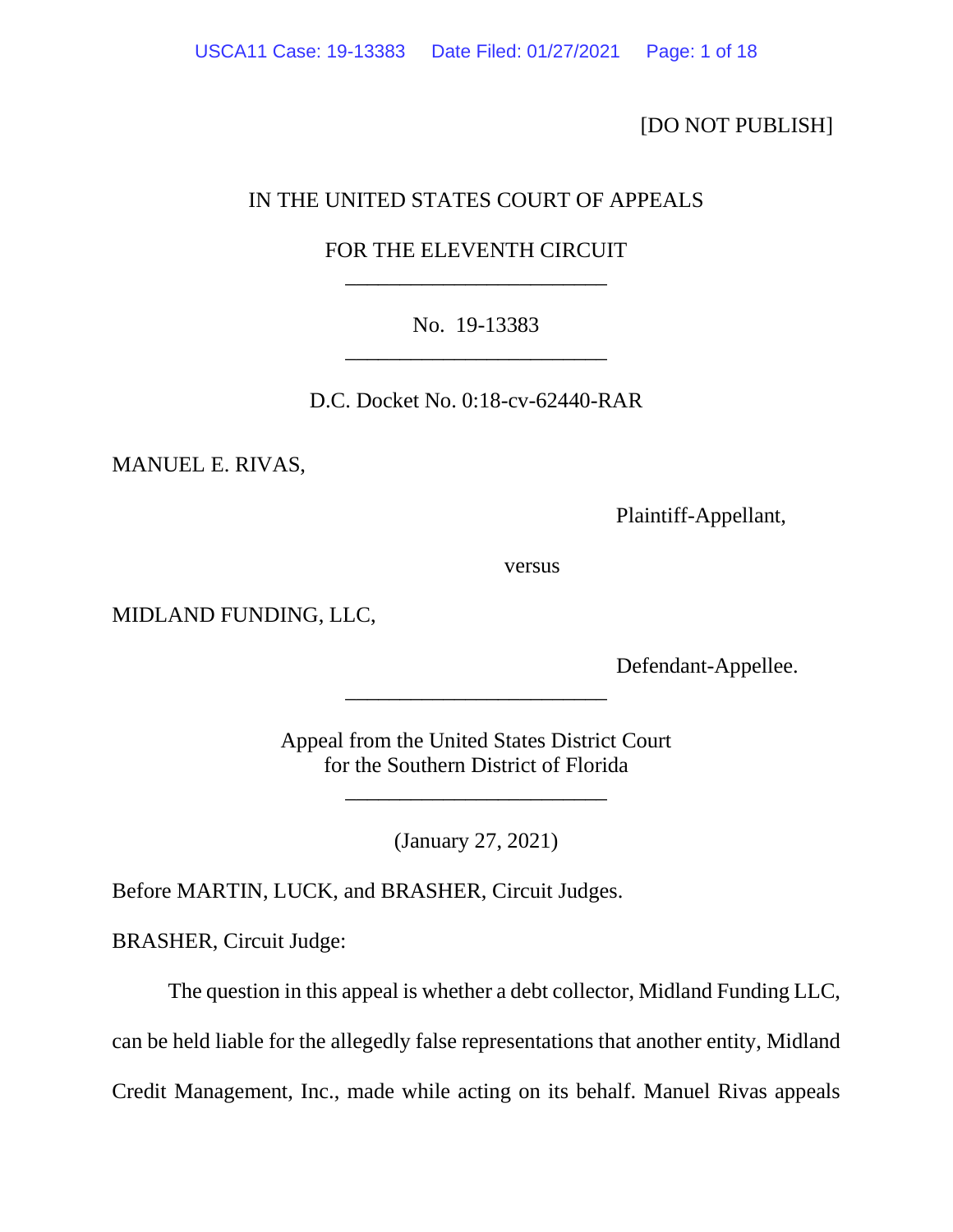#### USCA11 Case: 19-13383 Date Filed: 01/27/2021 Page: 2 of 18

from the district court's order granting summary judgment for Funding on two counts alleging violations of the Fair Debt Collection Practices Act, 15 U.S.C. §§ 1692e and 1692e(2)(A), and one count alleging a violation of the Florida Consumer Collection Practices Act, FLA. STAT. § 559.72(9). Under the circumstances of this case, we hold that Funding cannot be held liable for Credit Management's representations under either Act. Accordingly, we affirm.

## **I.**

Because this is an appeal from an order granting summary judgment, the following facts are recounted in the light most favorable to Rivas.

Rivas opened, used, and defaulted on three credit card accounts for an Amazon card, a TJ Maxx card, and a Lowe's card. The bank possessing the accounts then sold them to Funding, a company with no employees that acquires delinquent accounts but neither manages nor collects them. Funding has an agreement with its affiliate, Credit Management, under which the latter files lawsuits, sends collection letters, and accepts payments through its website.

After Funding acquired Rivas's accounts, Credit Management tried to collect them on Funding's behalf, filing lawsuits in Florida state court against Rivas. The lawsuits sought the \$4,561.98 that Rivas owed on the Amazon account, \$4,300.23 on the TJ Maxx account, and \$3,821.19 on the Lowe's account. The lawsuits were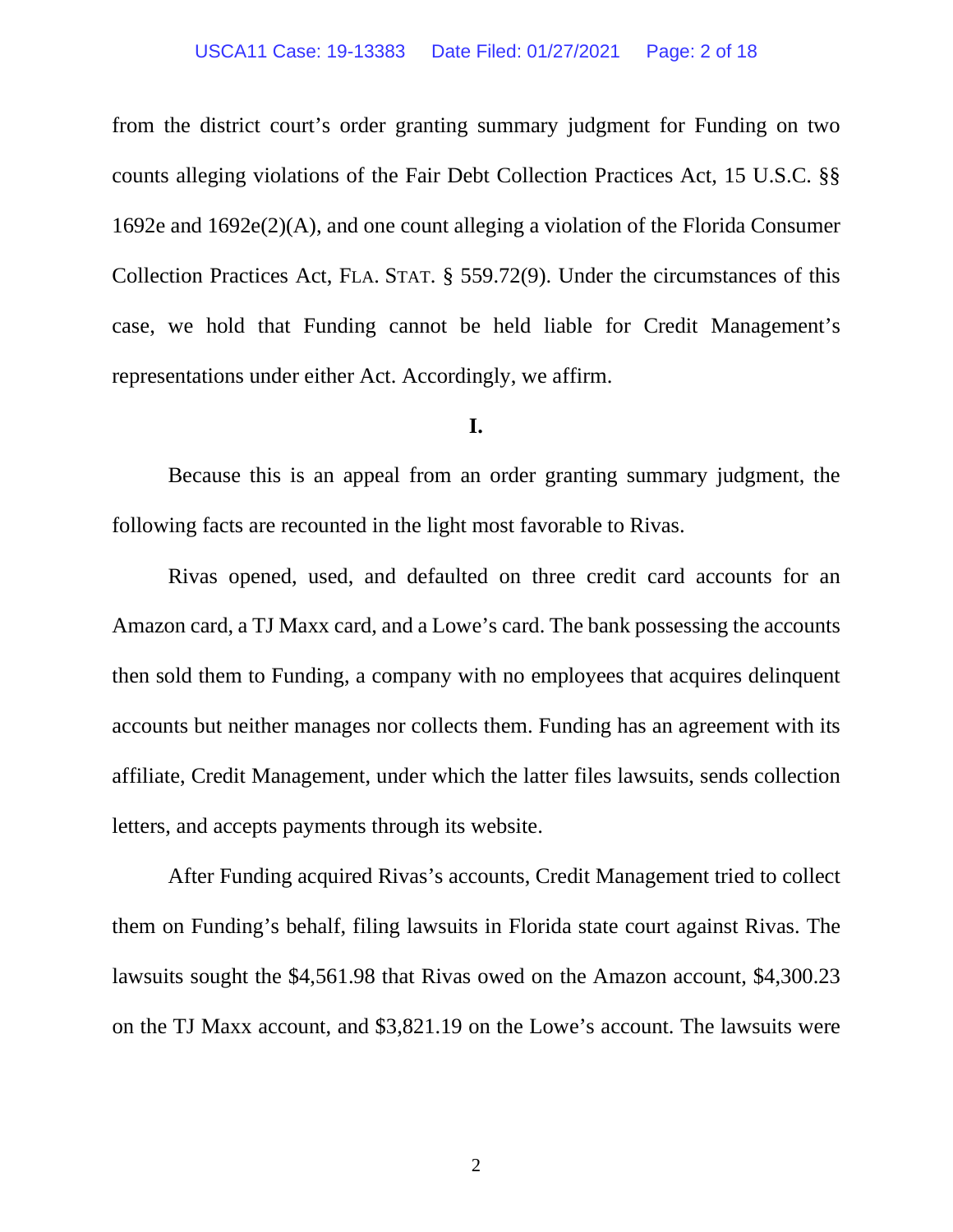### USCA11 Case: 19-13383 Date Filed: 01/27/2021 Page: 3 of 18

filed in Funding's name, but Credit Management was "responsible for reviewing, processing, and entering all hearing results."

Rivas and Funding eventually entered into a settlement agreement, which was docketed in the Amazon lawsuit. Under the agreement, Rivas would pay \$1,100.00 to resolve all three lawsuits by making \$50.00 monthly payments "at the following online address: midlandcreditonline.com." If Rivas defaulted on the agreement, he would be liable for the total debt amount on the three accounts less any payments that he had made up to that point. In return, Funding agreed to dismiss its lawsuits regarding Rivas's Lowe's and TJ Maxx accounts by June 19, 2018.

Rivas made his first payment under the settlement agreement through Credit Management's website. When he made that payment, the website displayed his current balance as \$1,100.00. But the next time he made a payment, the website displayed his current balance as \$4,511.98. Each subsequent occasion that Rivas accessed the website to make a payment, the website displayed a current balance exceeding \$4,000 with open claims for the TJ Maxx and Lowe's accounts that Funding had agreed to dismiss. Rivas suffered considerable distress after seeing these continued errors in his balance.

Rivas sued Funding, alleging multiple violations of the FDCPA and FCCPA, including two counts for violating the FDCPA's prohibition on misrepresentations, a count for violating the FCCPA's prohibition on enforcing a non-existent legal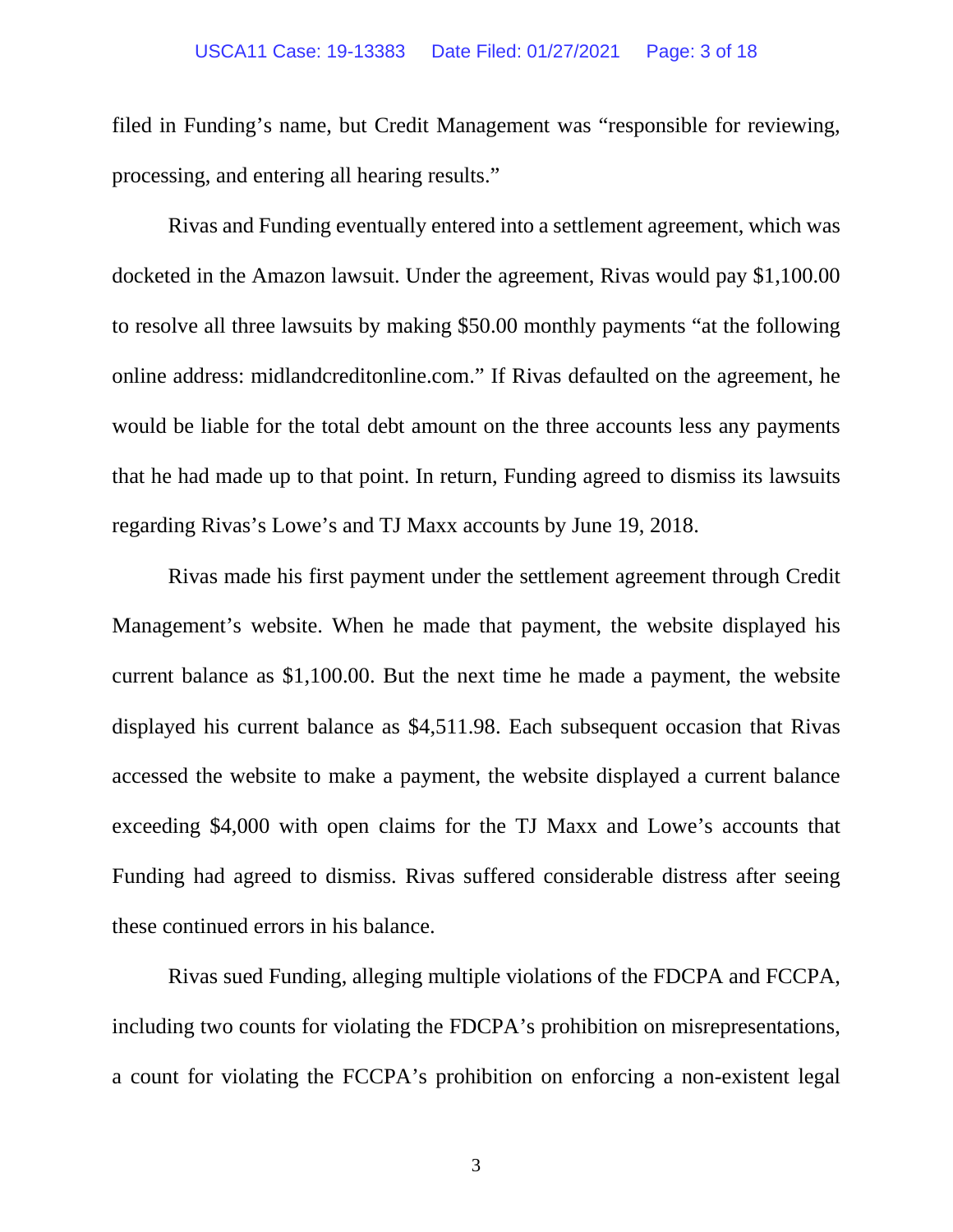### USCA11 Case: 19-13383 Date Filed: 01/27/2021 Page: 4 of 18

right, and a count for declaratory judgment. Rivas did not sue Credit Management, but he argued that its website falsely represented the amounts of his alleged debts and the legal status of the TJ Maxx and Lowe's accounts.

After discovery, Funding filed a motion for summary judgment, arguing that it could not be held liable for the erroneous statements on Credit Management's website. Funding noted that it neither collects any debts for another party nor controls the statements on Credit Management's website. And Funding emphasized that it was Credit Management who filed the lawsuits against Rivas on Funding's behalf, Credit Management who collected all payments through its website without forwarding any payments to Funding, and Credit Management who controlled the representations on its own website.

The district court granted Funding's motion for summary judgment. The court held that, although Funding does not collect debts for third parties, it is a "debt collector" under the FDCPA's "principal purpose" definition. Nonetheless, the district court held that Funding could not be held liable under the FDCPA or the FCCPA. The district court reasoned that "Rivas has not presented, and the record does not contain, any evidence to suggest that [Funding] was aware of, or had any control over, the amounts being displayed on the website." Rivas timely appealed.

**II.**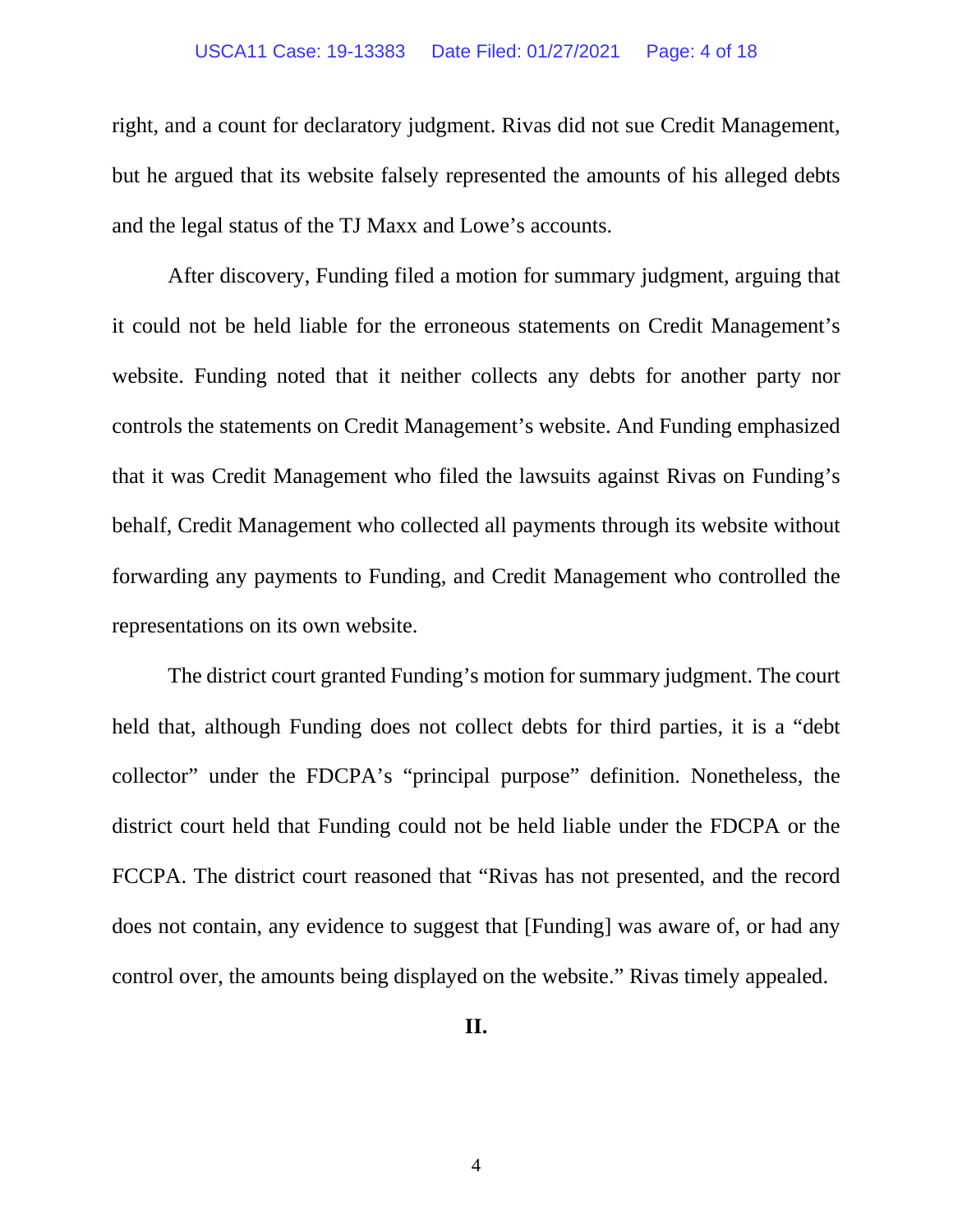Before reaching the merits of this appeal, we must address our own jurisdiction and that of the district court. Specifically, we must determine whether Rivas had Article III standing both to bring his claims initially and now to appeal their dismissal. *Trichell v. Midland Credit Mgmt., Inc.*, 964 F.3d 990, 996 (11th Cir. 2020) (citing *United States v. Hays*, 515 U.S. 737, 742 (1995) and *Steel Co. v. Citizens for a Better Env't*, 523 U.S. 83, 101–02 (1998)). To establish Article III standing, a plaintiff must show three elements: (1) that he "suffered an injury in fact," (2) caused by the defendant, (3) that a favorable decision would likely redress. *Id.* (citing *Lujan v. Defs. of Wildlife*, 504 U.S. 555, 560–61 (1992)). Foremost among these elements is an injury in fact, which consists of "an invasion of a legally protected interest" that is both "concrete and particularized" and "actual or imminent, not conjectural or hypothetical." *Id.* (first citing *Steel Co.*, 523 U.S. at 103; and then citing *Lujan*, 504 U.S. at 560)).

In *Trichell*, we held that "concrete" injuries cannot be merely "intangible" and that plaintiffs in an FDCPA case must establish "reliance and ensuing damages." *See id.* at 997–1000. There, the plaintiffs alleged that an FDCPA violation "created a risk that unsophisticated consumers might be misled into making unnecessary or even harmful payments on time-barred debt." *Id.* at 1000. They also claimed an "informational injury" based on an alleged right under the FDCPA "to receive truthful communications from debt collectors." *Id.* at 1003. We concluded, however,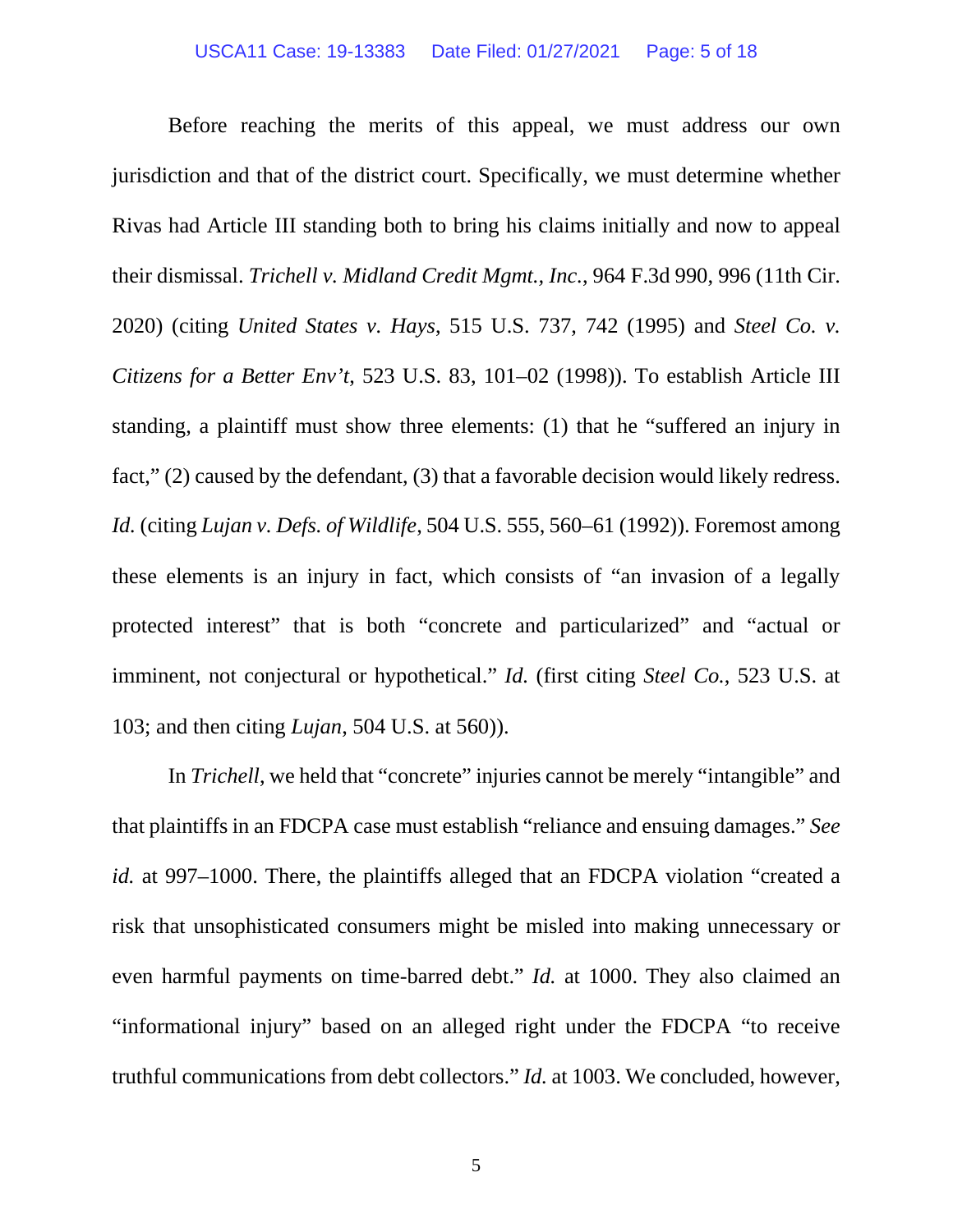### USCA11 Case: 19-13383 Date Filed: 01/27/2021 Page: 6 of 18

that the violation caused no "downstream consequences" or "adverse effects." *Id.* at 1004. Neither the risk of injury nor the informational injury in *Trichell* was sufficient to confer standing. *Id.* at 1000.

In contrast to those intangible and consequence-free injuries, Rivas's injury here was tangible and his reliance on the information on Credit Management's website had damaging consequences, namely loss of sleep and extreme stress. At first, Rivas was merely "confused" and "really upset" to see the wrong amount due on the website. This confusion festered to the point that Rivas became so "stressed and worried" that he "couldn't sleep." He was even more concerned when the website still reflected the same balance "a couple of days later." The disparity on the website persisted for nearly six months until the TJ Maxx and Lowe's lawsuits were finally dismissed. Rivas testified that "[i]t's hard to sleep, it's hard to concentrate sometimes and it's just very stressful." He worried that he might make an error or pay on the wrong account and so be forced to pay the entire amount of the three accounts. These injuries are sufficiently tangible—and therefore concrete—to confer Article III standing.

## **III.**

We now turn to the merits of Rivas's appeal. "We review a district court's grant of summary judgment de novo, viewing the evidence in the light most favorable to the nonmoving party." *Agrelo v. Affinity Mgmt. Servs., LLC*, 841 F.3d

6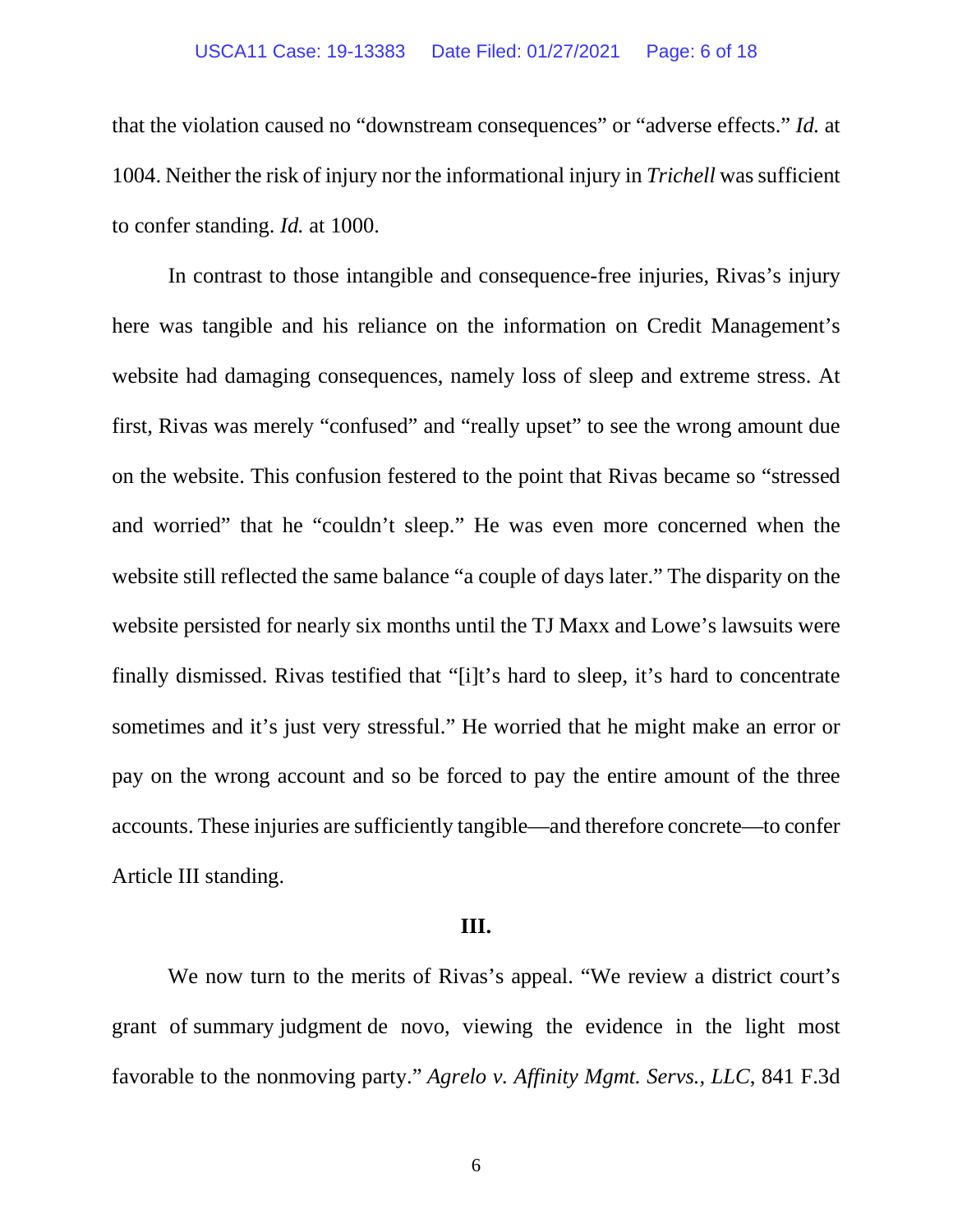944, 949–50 (11th Cir. 2016). We will affirm a summary judgment if "there is no genuine dispute as to any material fact and the movant is entitled to judgment as a matter of law." FED. R. CIV. P. 56(a).

Rivas sued Funding under sections of the FDCPA that prevent a "debt collector" from using "any false, deceptive, or misleading representation or means in connection with the collection of any debt," including "[t]he false representation of the character, amount, or legal status of any debt." 15 U.S.C. § 1692e & 1692e(2)(A). But the undisputed facts establish that Funding did not make any representations itself or control Credit Management's website. The question, then, is whether Funding can be held indirectly liable for Credit Management's representations. Rivas makes four arguments for holding Funding liable under the FDCPA, but none work under the facts of this case.

First, Rivas cites authorities from our sister circuits that rely on agency principles and common law ideas about vicarious liability to support indirect liability for violations of the FDCPA. But, in his reply brief and at oral argument, Rivas expressly disclaimed any reliance on vicarious liability or agency principles. Instead, his indirect liability argument is based solely on the text of the statute. Because of this concession, these out-of-circuit precedents are irrelevant here. *See Clark v. Capital Credit & Collection Servs., Inc.*, 460 F.3d 1162, 1172 (9th Cir. 2006) ("[G]eneral principles of agency . . . form the basis of vicarious liability under the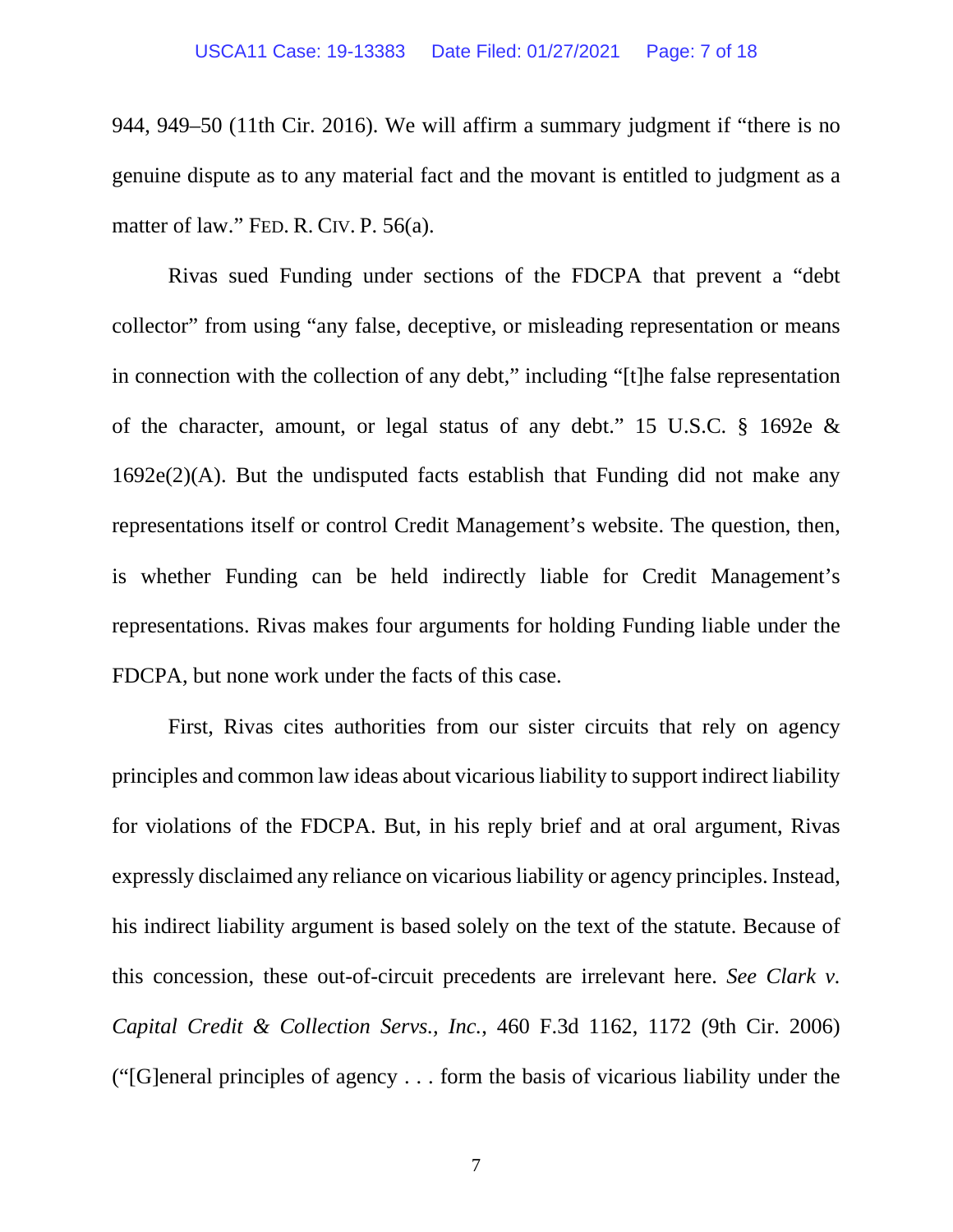FDCPA . . . ."); *Barbato v. Greystone All., LLC*, 916 F.3d 260, 269 (3d Cir. 2019) ("[W]e have relied on traditional agency principles in holding parties vicariously liable under the FDCPA . . . ."); *Pollice v. Nat'l Tax Funding, L.P.*, 225 F.3d 379, 404–05 (3d Cir. 2000) (analyzing agency principles and holding general partner vicariously liable for FDCPA violations of other members of partnership); *Janetos v. Fulton Friedman & Gullace, LLP*, 825 F.3d 317, 325 (7th Cir. 2016) (holding debt collector vicariously liable for actions taken on its behalf by another debt collector).

Second, Rivas argues that the definition of "debt collector" in the FDCPA supports holding Funding liable for Credit Management's representations. Under the FDCPA, a "debt collector" is any person who either (1) "uses any instrumentality of interstate commerce or the mails in any business the principal purpose of which is the collection of any debts," or (2) "regularly collects or attempts to collect, directly or indirectly, debts owed or due or asserted to be owed or due another." 15 U.S.C. § 1692a(6). We refer to the first clause of this definition as the "regularly collects" clause and the second clause as the "principal purposes" clause. Satisfying either clause of this definition will render the person a "debt collector," subject to the substantive provisions of the FDCPA. *Davidson v. Capital One Bank (USA), N.A.*, 797 F.3d 1309, 1315 (11th Cir. 2015).

Rivas argues that the statute's use of the word "indirectly" in this definition suggests that a debt collector is liable for the actions of its agents. But only the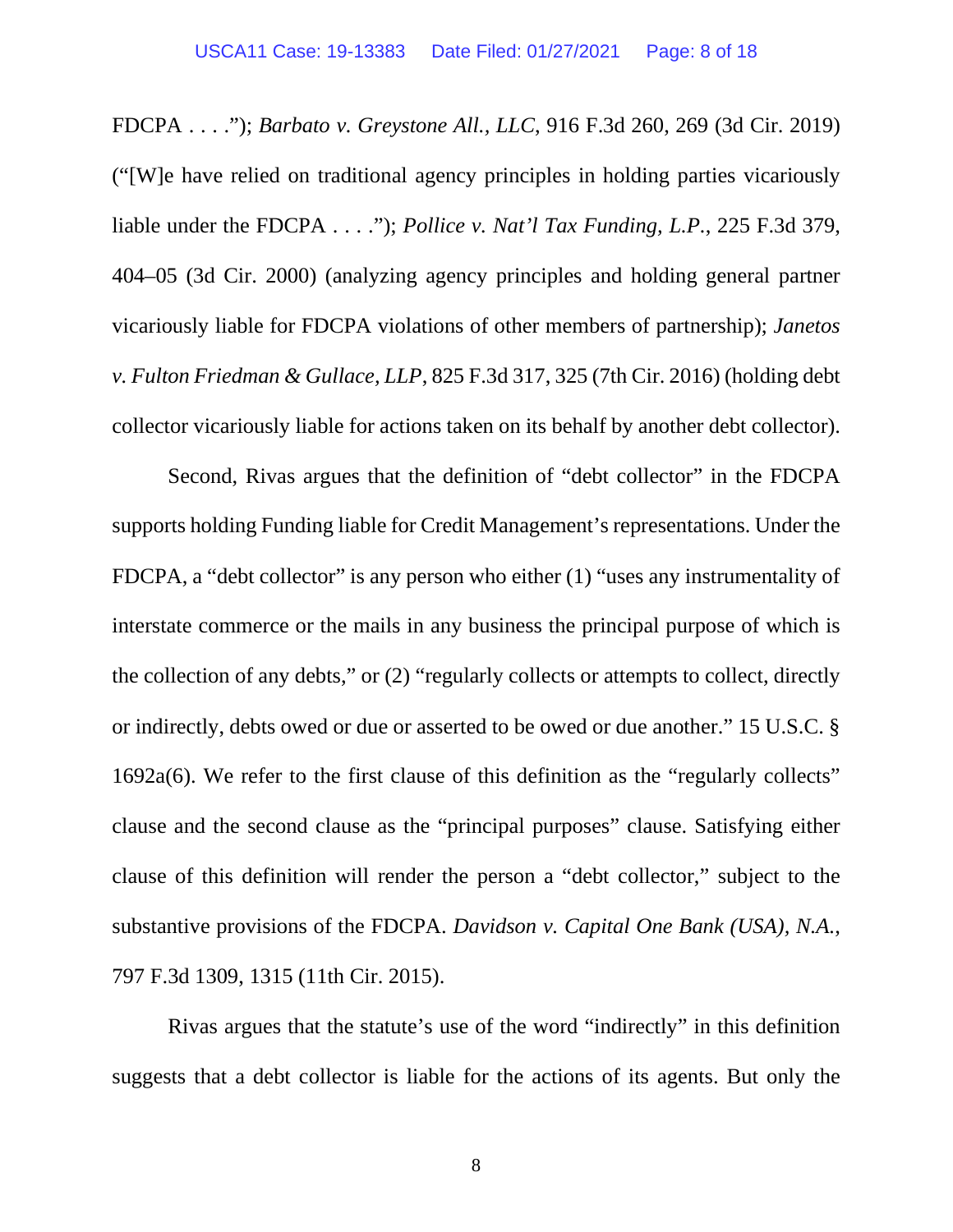## USCA11 Case: 19-13383 Date Filed: 01/27/2021 Page: 9 of 18

"regularly collects" clause—not the "principal purposes" clause—includes the word "indirectly." Here, the district court held, and the parties concede, that Funding is not a debt collector under the "regularly collects" clause but is a debt collector, if at all, under the "principal purposes" clause. Accordingly, even if we were to assume that a "debt collector" under the "regularly collects" clause might be indirectly liable for the actions of others acting on its behalf, that clause has no application to this case. Because Funding is a debt collector, if at all, under only the "principal purposes" clause of Section 1692a(6), it cannot be held liable based on the use of "indirectly" in the separate and inapplicable "regularly collects" definition.

Third, Rivas argues that the broad definition of "communication" in Section 1692a(2) supports indirect liability. The FDCPA defines "communication" as "the conveying of information regarding a debt directly or indirectly to any person through any medium." 15 U.S.C. § 1692a(2). This argument also fails on the facts of this case. Even if one could sue over an indirect "communication," Rivas is not suing over a "communication." That word—although broadly defined in the definition section of the statute—is not used in the substantive sections under which Rivas has brought his claims.

Again, Funding cannot be held liable based on a definition that does not apply to its conduct. Rivas alleged that Funding violated Section 1692e, generally, and 1692e(2)(A), specifically. Section 1692e generally prohibits the use of "any false,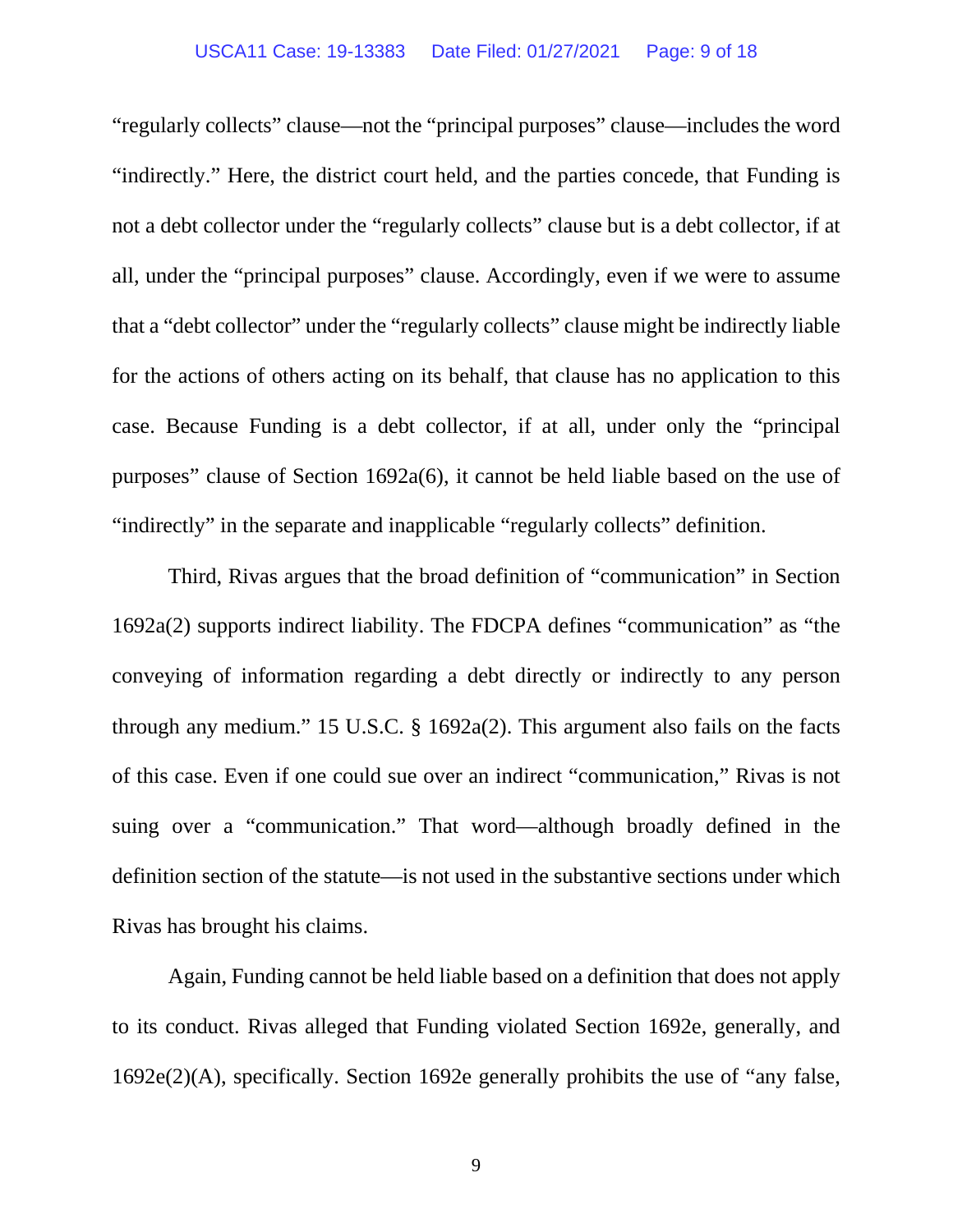### USCA11 Case: 19-13383 Date Filed: 01/27/2021 Page: 10 of 18

deceptive, or misleading representation or means in connection with the collection of any debt." Certain "communications" are listed as examples of "misleading representation[s] or means." *See* 15 U.S.C. § 1692e(8), (9), (11). But Rivas does not allege that anyone—Funding or Credit Management—made any of those "communications" or otherwise violated a provision that uses the defined term "communication." Instead, the specific subsection that Rivas relies on, Section 1692e(2)(A), prohibits a "false representation of the character, amount, or legal status of any debt" and that is, in fact, what Rivas alleges—that the website falsely represented the amount and legal status of his debt.

That Rivas has not sued over a "communication" distinguishes this appeal from two of our previous decisions analyzing the definition of "communication" under the FDCPA: *Bishop v. Ross & Bonan, P.A.*, 817 F.3d 1268 (11th Cir. 2016), and *Hart v. Credit Control, LLC*, 871 F.3d 1255 (11th Cir. 2017). In *Bishop*, this Court analyzed Section 1692g, which imposes certain requirements for a debt collector's "initial communication" with a consumer. We held that Section 1692g is subject to the definition of "communication," which can "be triggered either by a direct communication or by an indirect communication." *Bishop*, 817 F.3d at 1272 (11th Cir. 2016). And in *Hart*, the plaintiff alleged that the debt collector had violated Section 1692e(11), which prohibits "[t]he failure to disclose in the initial written communication with the consumer . . . that the debt collector is attempting to collect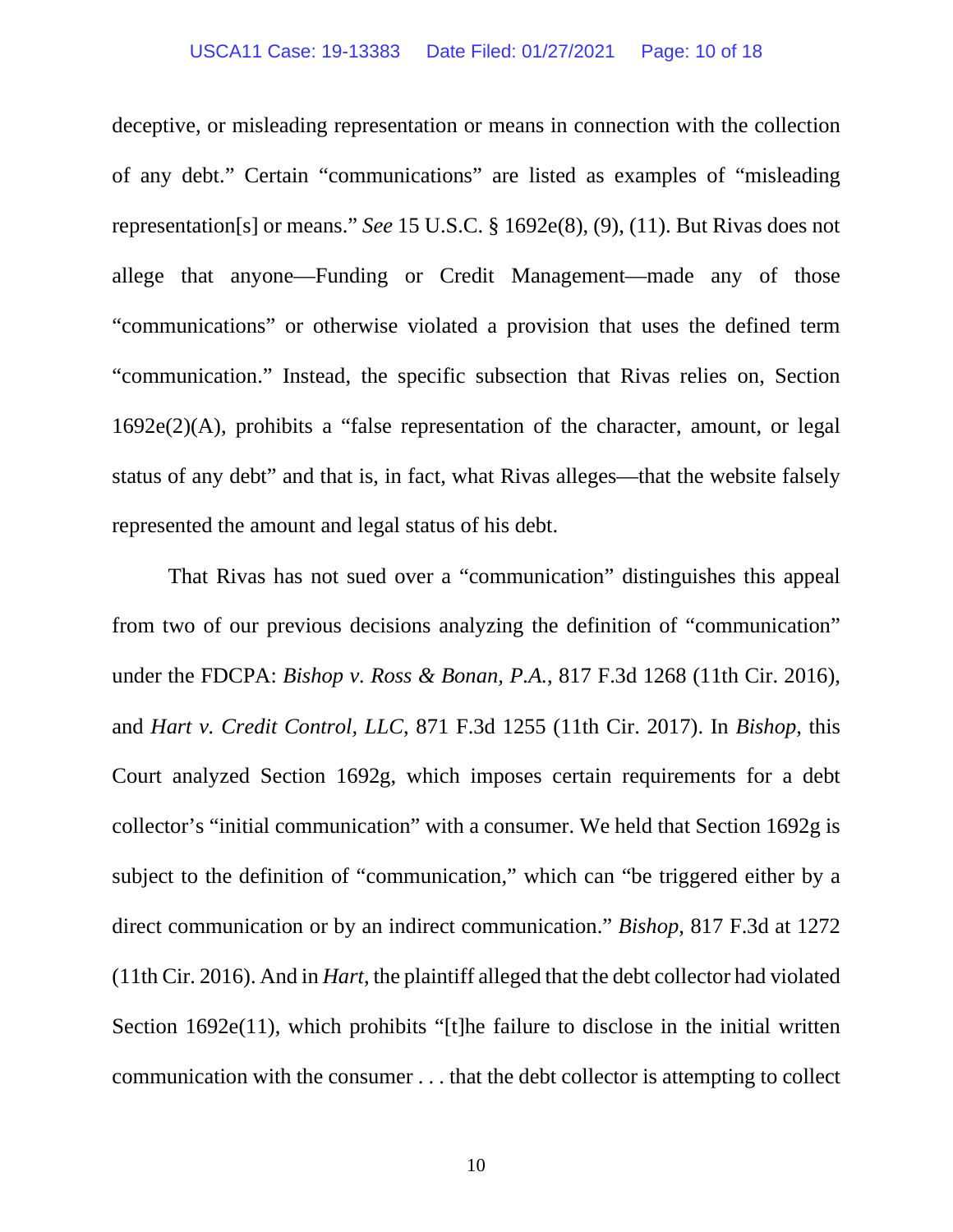## USCA11 Case: 19-13383 Date Filed: 01/27/2021 Page: 11 of 18

a debt and that any information obtained will be used for that purpose, and the failure to disclose in subsequent communications that the communication is from a debt collector." 871 F.3d at 1257. These precedents about the definition of "communication" have no import here.<sup>1</sup>

Fourth, Rivas relies on several out-of-circuit decisions analyzing vicarious liability under Section 1692i of the FDCPA. These precedents suggest that there might be indirect liability for a violation of Section 1692i under certain circumstances. *Compare Wadlington v. Credit Acceptance Corp.*, 76 F.3d 103, 108 (6th Cir. 1996) (no vicarious liability for non-debt collector whose counsel, who was a debt collector, allegedly violated Section 1692i) *with Fox v. Citicorp Credit Servs., Inc.*, 15 F.3d 1507, 1513, 1516 (9th Cir. 1994) (vicarious liability existed under Section 1692i for venue decision made by defendant's counsel, who was a debt collector). But, like the definition of "communication" and the "regularly collects" clause, Section 1692i is simply not relevant here.

<span id="page-10-0"></span><sup>1</sup> Our dissenting colleague argues that *Bishop* "demonstrates that an action under section 1692e can be based on an indirect communication." But our reasoning in *Bishop* does not apply in this case. In *Bishop* we "emphasized the fact-specific nature of this holding." 817 F.3d at 1277. The facts in *Bishop* involved a Section 1692e violation based on the violation of another provision that itself included the defined term "communication." There, we held that the plaintiff had "a claim under § 1692e because" a letter sent to her lawyer "omit[ed] a material term required by § 1692g(a)." *Id.* After explaining that "a debt-collection letter sent to the consumer's attorney rather than directly to the consumer—qualifies as a 'communication with a consumer'" under Section 1692g, we held that the debt collector's violation of Section 1692g(a) is actionable as '"false, deceptive, or misleading' behavior in violation of [Section] 1692e." *Id.* at 1271. We did not hold that the definition section of the statute has a substantive effect even where the statute does not use a defined word.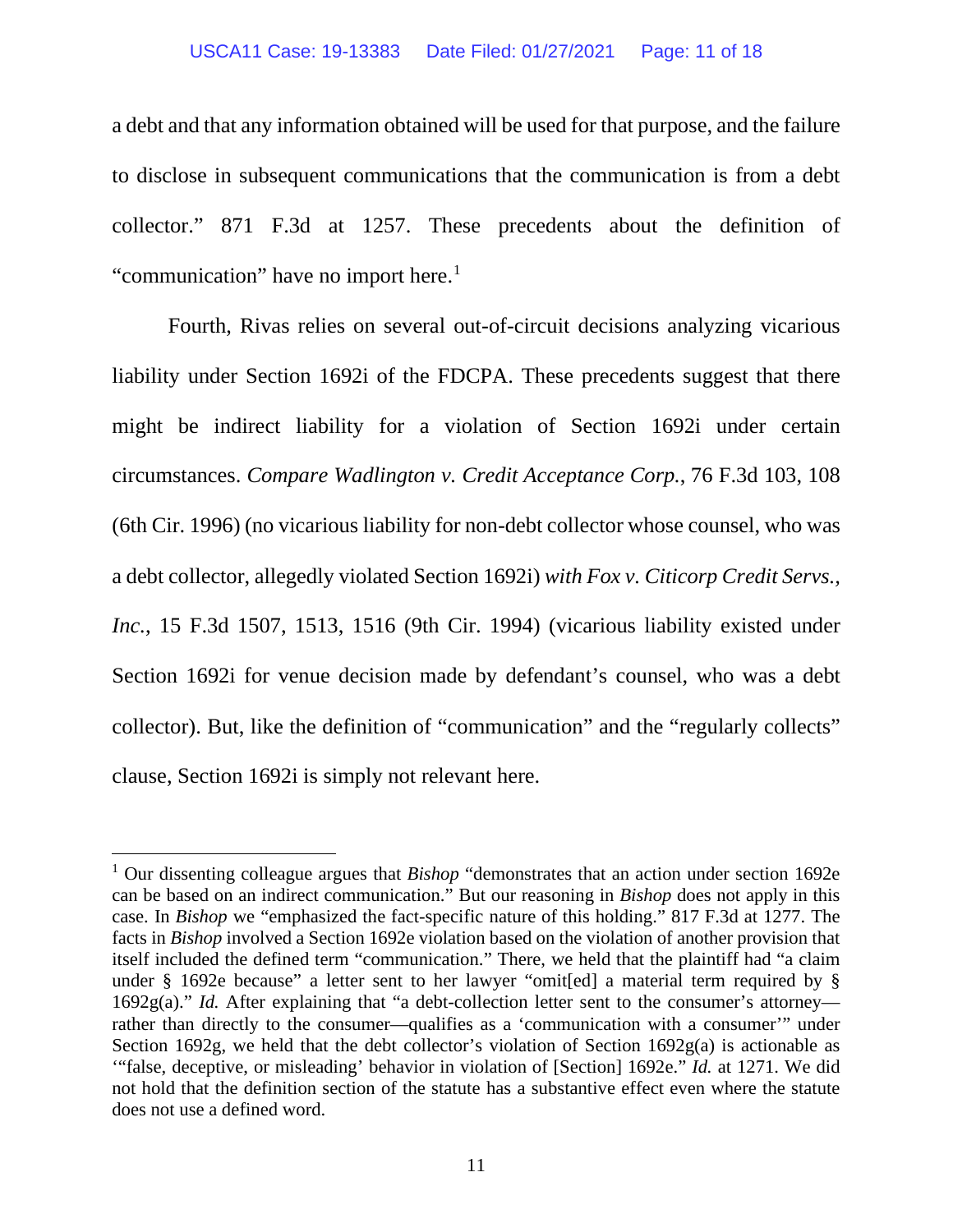### USCA11 Case: 19-13383 Date Filed: 01/27/2021 Page: 12 of 18

For these reasons, the district court was correct to grant summary judgment on Rivas's FDCPA claims. The definition of "communication" in Section 1692a(2) and the definition of "debt collector" in Section 1692a(6) are irrelevant to Rivas's false representation claims under Section 1692e. As are precedents from other courts that either rely on arguments that Rivas has expressly waived or that analyze the text of unrelated statutory provisions.

The district court also correctly granted summary judgment on the state-law FCCPA claim. Apart from his arguments about the FDCPA, Rivas does not argue that the FCCPA provides an independent basis to hold Funding liable. The FCCPA defines "communication" in the same way as the FDCPA, FLA. STAT. § 559.55(2), but Rivas likewise sued Funding for violating a substantive provision of the FCCPA that does not use that word, FLA. STAT. § 559.72(9). Because the district court was correct to grant summary judgment on Rivas's FDCPA claims, it correctly granted summary judgment on his FCCPA claim as well.

# **IV.**

The district court's judgment is **AFFIRMED**.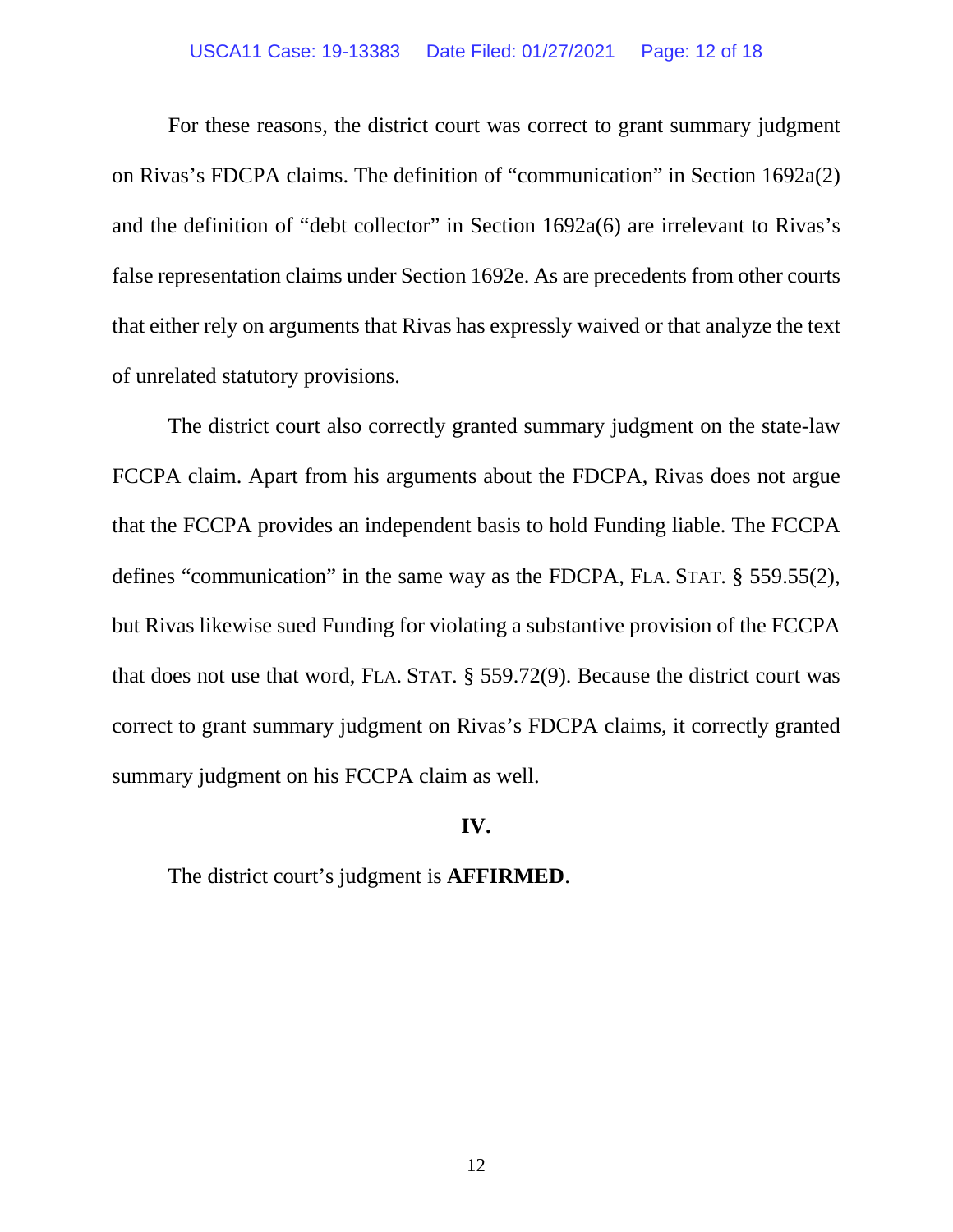MARTIN, Circuit Judge, concurring in part and dissenting in part:

I agree with most of the holdings made by the majority in Mr. Rivas's case. I agree he has Article III standing to sue Midland Funding, LLC ("Midland Funding") under the Fair Debt Collection Practices Act ("FDCPA") for his injuries. See Maj. Op. at 5–6. It is also true, as the majority opinion observes, that Mr. Rivas does not seek to hold Midland Funding liable for Midland Credit Management, Inc.'s ("Midland Credit") misrepresentations based on vicarious liability or agency principles. See id. at 7–8. And since Mr. Rivas does not make those arguments, this case does not require us to decide whether to join our sister circuits who say a debt collector can be vicariously liable under the FDCPA for the acts of its affiliates. See, e.g., Janetos v. Fulton Friedman & Gullace, LLP, 825 F.3d 317, 325 (7th Cir. 2016). The majority opinion is also correct that this record does not allow us to decide whether Midland Funding can be indirectly liable for Midland Credit's misrepresentations under the "regularly collects" clause of the "debt collector" definition in the FDCPA. See Maj. Op. at 8–9. And finally, since the venue provision of the FDCPA, 15 U.S.C. § 1692i, is not at issue in Mr. Rivas's case, I agree that vicarious liability cannot be imposed under that provision. See Maj. Op. at 11–12.

Where I do part ways with the majority opinion, however, is I believe Midland Funding could be found liable to Mr. Rivas for indirect communications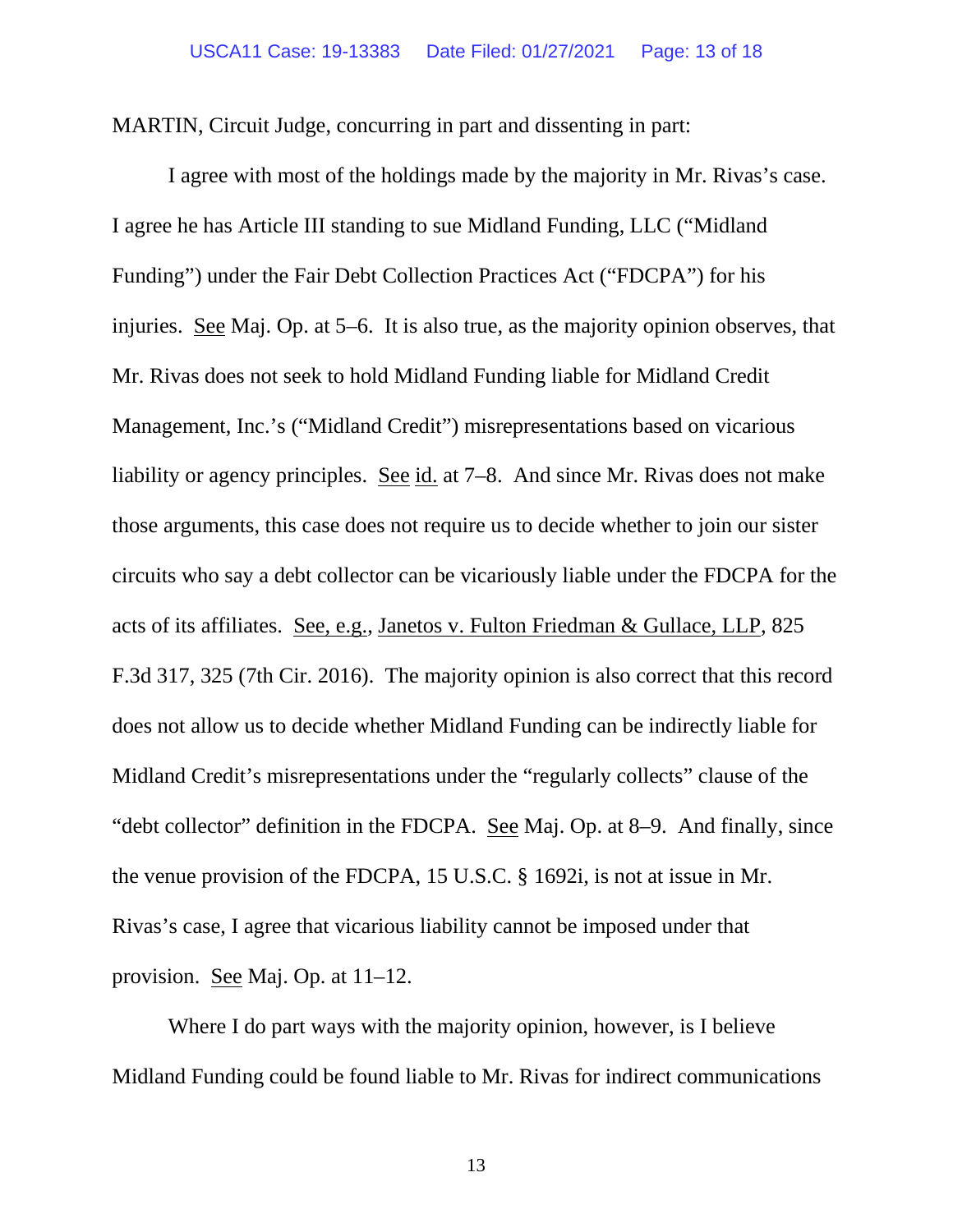#### USCA11 Case: 19-13383 Date Filed: 01/27/2021 Page: 14 of 18

made to him through Midland Credit's website under 15 U.S.C. § 1692e. Mr. Rivas alleged that Midland Funding violated this provision and I think a reasonable jury could agree. I therefore respectfully dissent to the majority's holding on this point.

Mr. Rivas says the definition of "communication" in the FDCPA allows liability to be imposed on Midland Funding based on its indirect communications made through Midland Credit's website. The settlement agreement Mr. Rivas entered into with Midland Funding in the debt-collection action said "[p]ayments are to be made directly to [Midland Funding] at the following on-line address: midlandcreditonline.com." In fact, I don't see that the settlement agreement tells Mr. Rivas any other way to pay.

The FDCPA defines "communication" as "the conveying of information regarding a debt directly or indirectly to any person through any medium." 15 U.S.C. § 1692a(2). The majority opinion says Mr. Rivas cannot avail himself of the "broadly defined" term "communication" because that word is "not used in the substantive sections under which Rivas has brought his claims." Maj. Op. at 9–10. But section 1692e generally makes it unlawful for a debt collector to "use any false, deceptive, or misleading representation or means in connection with the collection of any debt." 15 U.S.C. § 1692e. And I read the "any . . . representation or means" language in section 1692e to include indirect communications like those

14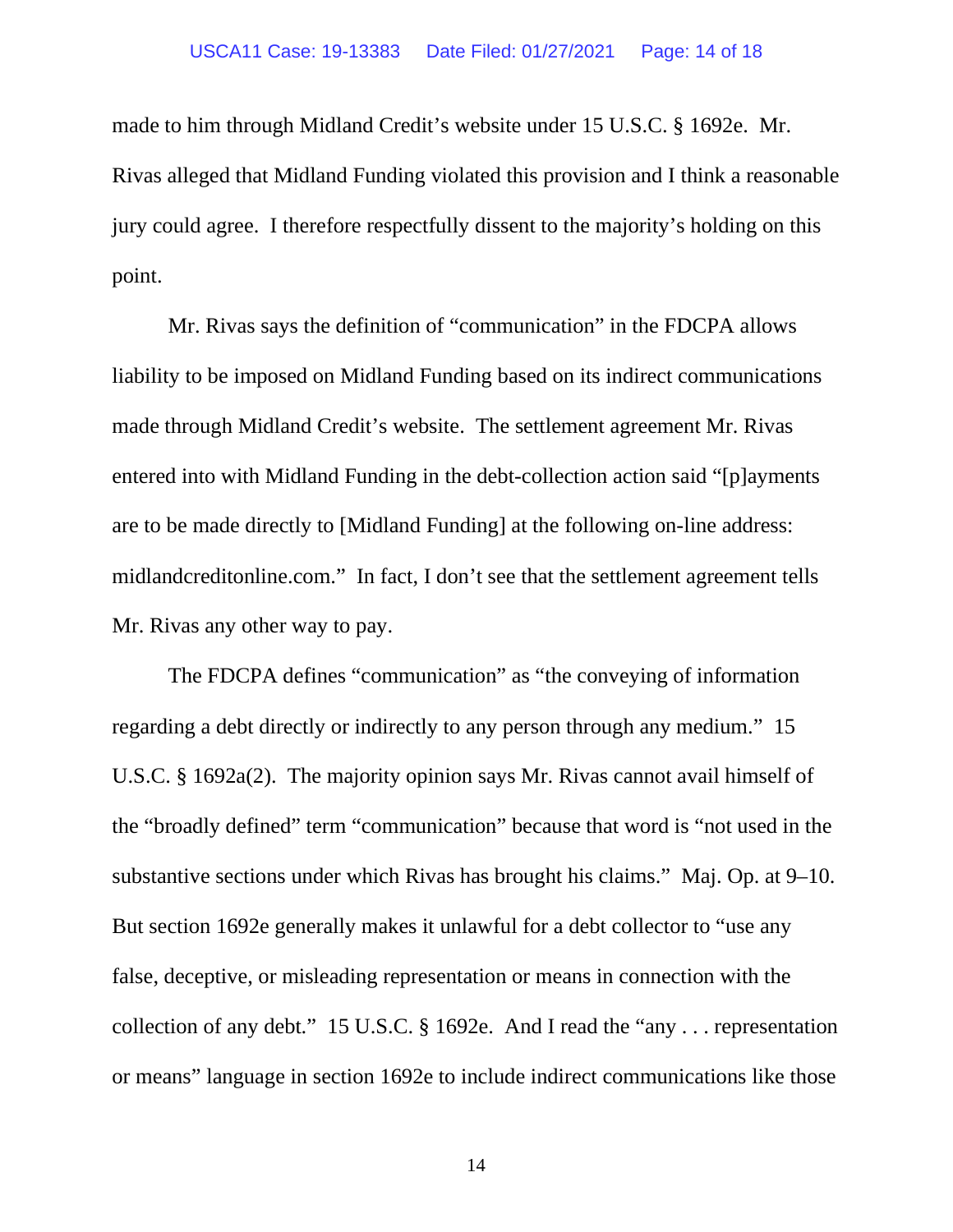#### USCA11 Case: 19-13383 Date Filed: 01/27/2021 Page: 15 of 18

Mr. Rivas says Midland Funding made through Midland Credit's website. This seems to me to be the proper conclusion even though Mr. Rivas's claims rely on the general language of 15 U.S.C. § 1692e and the specific language of 15 U.S.C. § 1692e(2)(A), which do not use the word "communication." See 15 U.S.C. § 1692e. I come to this conclusion for three reasons.

First, our Court has characterized section 1692e as having a "broad scope" with "broad prohibitions." Crawford v. LVNV Funding, LLC, 758 F.3d 1254, 1261 (11th Cir. 2014), overruled on other grounds by Midland Funding, LLC v. Johnson, 581 U.S. \_\_\_, 137 S. Ct. 1407 (2017). Indeed, section 1692e prohibits the use of "any false, deceptive, or misleading representation or means" in connection with the collection of any debt. 15 U.S.C. § 1692e (emphasis added). The "broad scope" of this language is big enough to include false or deceptive indirect communications.

Second, this Court interprets a general statutory term "in light of the specific terms that surround it." Snapp v. Unlimited Concepts, Inc., 208 F.3d 928, 934 (11th Cir. 2000) (quotation marks omitted). That means we must interpret the words "any . . . representation or means" in light of other terms used in section 1692e. As the majority recognizes, see Maj. Op. at 10, other subsections of section 1692e list communications as specific examples of "representation[s] or means." See, e.g., 15 U.S.C. § 1692e(8) (stating that it "is a violation of this section" to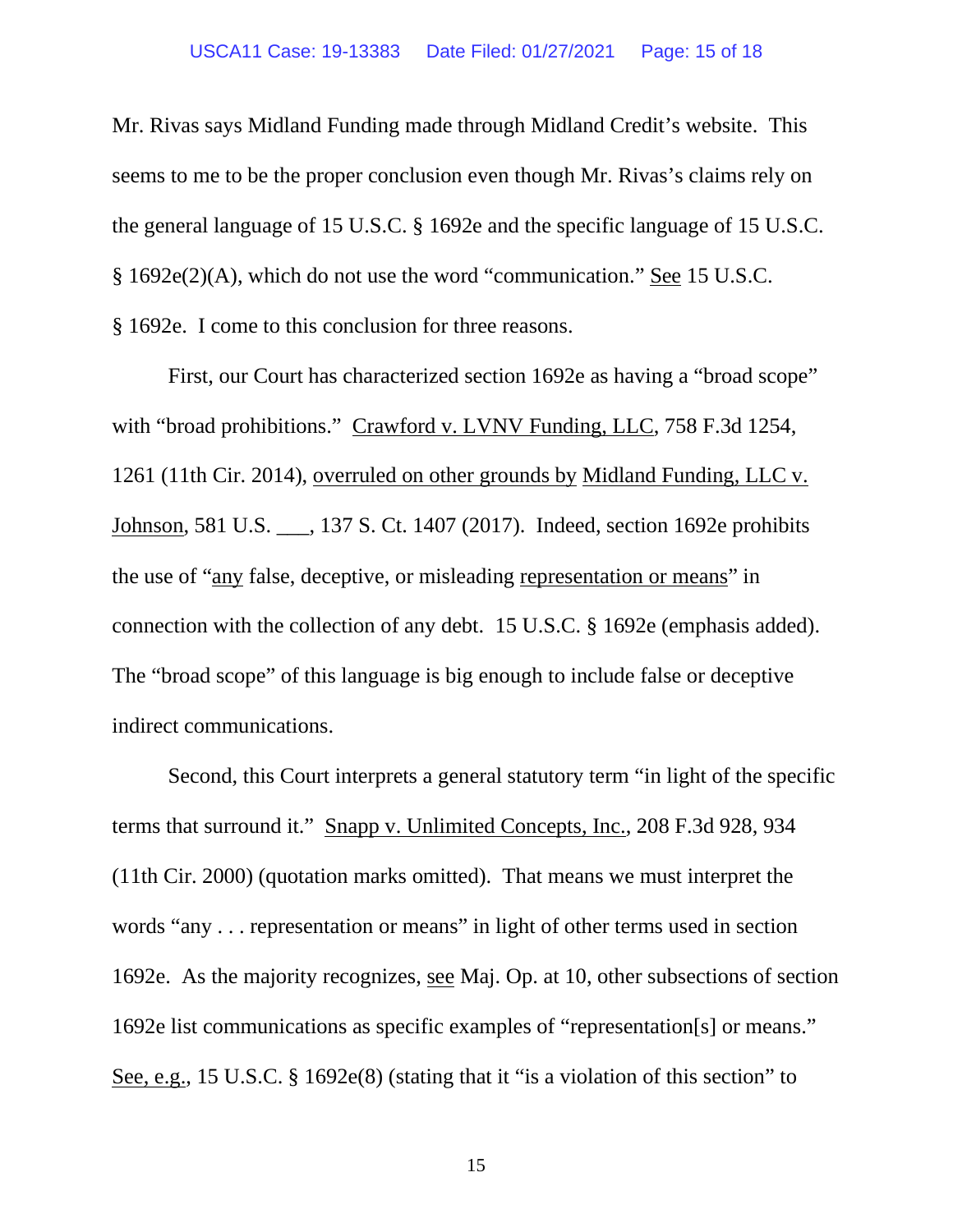"[c]ommunicat[e] or threaten[] to communicate to any person credit information which is known or which should be known to be false"). And we know the FDCPA defines those specific examples of communications to include indirect communications. See id. § 1692a(2). For this reason as well, I think the better course is to interpret "any . . . representation or means" to include indirect communications.

Finally, this Court's decision in Bishop v. Ross Earle & Bonan, P.A., 817 F.3d 1268 (11th Cir. 2016), demonstrates that an action under section 1692e can be based on an indirect communication. Connie Bishop's debt collectors sent a debtcollection letter to her attorney, and Ms. Bishop sued those debt collectors under the FDCPA, alleging that the letter violated section 1692g and section 1692e. Id. at 1269–70. This Court first held that the letter was an indirect communication for purposes of the section 1692g claim. Id. at 1272. Then it held that, based on the letter sent to her attorney, Ms. Bishop alleged sufficient facts to state a claim under section 1692e. Id. at 1274. I say this shows that section 1692e prohibits false or deceptive indirect communications, like the letter in Bishop and like the statements posted on Midland Credit's website about Mr. Rivas's account. True, Ms. Bishop also alleged that the letter specifically violated section 1692e(10). Id. at 1270. But this Court couched its analysis in terms of section 1692e's general language, indicating that a false or deceptive indirect communication is prohibited by section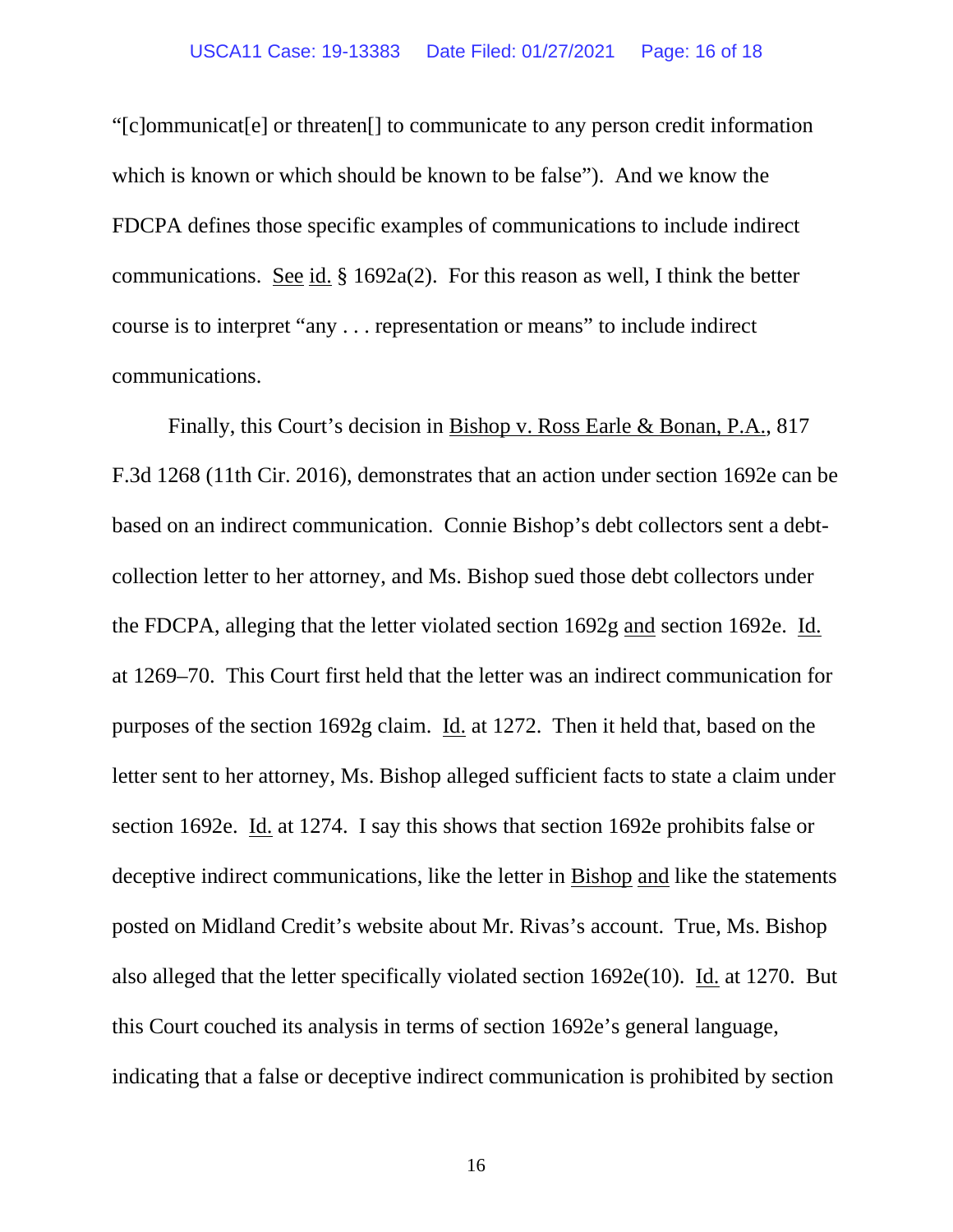#### USCA11 Case: 19-13383 Date Filed: 01/27/2021 Page: 17 of 18

1692e's broad limits on false or deceptive "behavior." Id. at 1274. Beyond that, even to the extent the Bishop opinion relied on section 1692e(10) itself, that specific provision also lacks the term "communication." See 15 U.S.C. § 1692e(10). This must mean that a claim brought under section 1692e, with or without a specific reference to a subsection, can be asserted based on indirect communications, even if the subsection of the statute does not use the word "communication."

The majority attempts to distinguish Bishop because Ms. Bishop also asserted a claim under 15 U.S.C. § 1692g, which is not at issue here. Maj. Op. at 10–11 & n.1. Specifically, the majority says "our reasoning in Bishop does not apply" based on its reading that Bishop says the indirect communication was only "actionable" under section 1692e because the debt-collection letter sent to Ms. Bishop's attorney also violated section 1692g, which uses the term "communication." Id. at 11 n.1. But our Court's ruling in Bishop nowhere relied on section 1692g's use of the term "communication" in its discussion of the section 1692e claim. Instead, this Court simply held that Ms. Bishop alleged sufficient facts to state a claim under section 1692e based on the letter to Bishop's attorney. See Bishop, 817 F.3d at 1274. The majority does not dispute that the letter was an indirect communication.